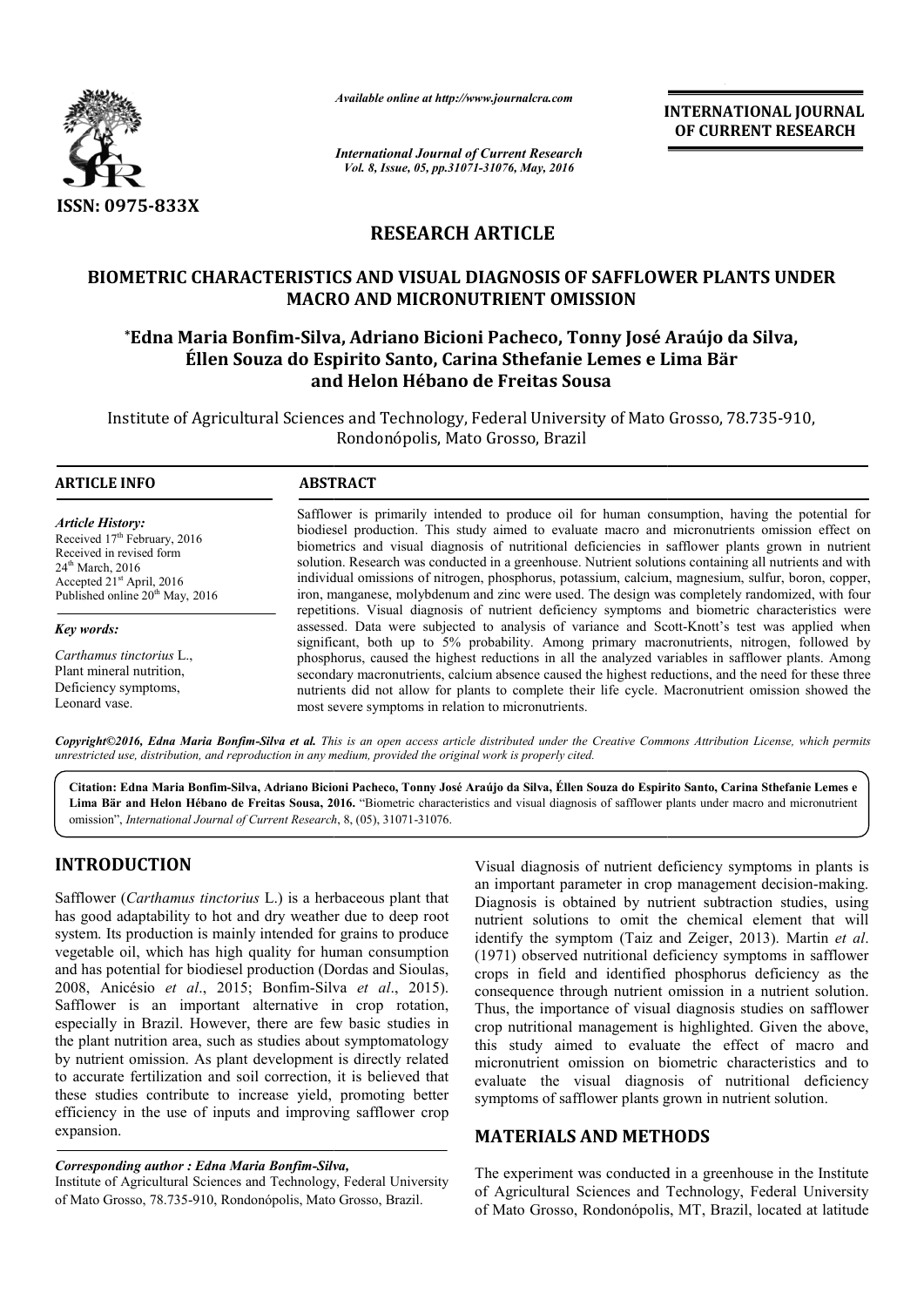16º27'54.96"S, longitude 54º34'41.79"W and altitude of 229 meters. Experiment conduction took place in the period from February to April 2014.The experimental design was completely randomized, with treatments established in relation to the nutrient solution. Treatments were made with all nutrients (full) and with individual omission of the nitrogen (N), phosphorus (P), potassium (K), calcium (Ca), magnesium (Mg), sulfur (S), boron (B), copper (Cu), iron (Fe), manganese (Mn), molybdenum (Mo) and zinc (Zn), for a total 13 treatments with four repetitions , totaling 52 experimental units.Vases were used as experimental unit based on the Leonard principle (Vincent, 1970) by adapting PET bottles (Polyethylene Terephthalate) of two liters, which were cut with sufficient height to fill the upper parts with  $1 \text{ dm}^3$  sand. Holes with 1 cm diameter were made in the lids to put a wool wick. The bottom of the bottle was used as nutrient solution reservoir. Painting with aluminum was carried out to prevent algae proliferation. Adhesive tape was glued on the vase side to mark the solution level and observe the consumption (Bonfim-Silva *et al*., 2011; Porto *et al*., 2013; Bonfim-Silva *et al*., 2015). A wick was made with 14 woollen yarns having 25 cm long, which was placed through the lid hole to establish contact with the sand, in order to provide the nutrient solution by capillarity. Reservoir reposition was carried out to a volume of about 400 mL nutrient solutions (Porto *et al*., 2013; Bonfim-Silva *et al*., 2015).

Stock and nutrient solutions were prepared with deionized water, as described by Hoagland and Arnon (1950). Nutrient solutions were prepared from stock solutions according with treatment. Nutrient solution pH was adjusted to  $5.5 \pm 0.5$  using a digital pH meter and HCl or NaOH solutions, both at 1.0 N. Nutrient solutions were stored in a refrigerator at 4 °C. Initially, deionized water was provided up to seeding, previously saturating sand by wool wick. From this step, water was replaced by nutrient solution, and the respective treatments were applied. Five seeds were sowed by vase of the IMA 0213 cultivar safflower at a depth of about 0.02m. Thinning was carried out when plants showed the first pair of true leaves, which occurred at eight days after emergence, and two plants were kept per vase.

The vase reservoir was refilled with nutrient solution on a daily basis, according to consumption, and complete exchange of the nutrient solution from the reservoir was conducted every 15 days, in order to keep nutrient levels in balance. Plant height, number of leaves and capitulum, stem diameter at 0.01 m from the plant collar and shoot, root and capitulum dry matter were assessed in the capitulum formation stage, 34 days after emergence. Plants were cut next to the sand, and shoots and roots were separated. Roots were separated from the sand by washing in running water and sieving with a 2 mm mesh sieve. Roots were also separated from the wool wick. Matter drying was conducted in a forced circulation air oven at 65 °C, until constant matter was obtained. Subsequently, weighing was conducted in a semi-analytical balance. Variables were subjected to analysis of variance by F test until 5% probability, and when significant, Scott-Knott test was applied using the SISVAR statistical program (Ferreira, 2008). Nutrient deficiency visual symptoms were described and photographed in order to conduct visual diagnosis study.

### **RESULTS AND DISCUSSION**

There was significant difference up to 5% probability by the F test for all variables. Among primary nutrient omissions, nitrogen and phosphorus omission were grouped as those with the highest negative influence over analyzed variables. Among secondary macronutrients, calcium absence caused less development for safflower plants (Figure 1; Table 1). Safflower plants with nitrogen deficiency had little development since the initial stage, influencing all variables. In the evaluation, plants did not complete the cycle (Table 1). Dordas and Sioulas (2008), Kulekci *et al*. (2009), Haghighati (2010), Taleshi *et al*. (2012), Anicésio *et al*. (2015) and Bonfim-Silva *et al*. (2015) also observed reduction of safflower productive characteristics with nitrogen fertilization absence. Deficiency visual symptoms in safflower leaves began with vein chlorosis, which became widespread throughout the leaf (Figure 2), progressing to necrosis of older leaves, in accordance to what was described by Kumar and Sharma (2013) for safflower plants. According to Taiz and Zeiger (2013), those are common symptoms in crops, as nitrogen is a basic constituent of proteins, enzymes, chlorophyll and nucleic acids in plants, participating of hormone synthesis, which explains the little development of safflower plants.

Phosphorus absence reduced plant development since the initial growth phase, differing from the complete treatment in all the variables analyzed, producing no capitulum (Table 1). Abbadi and Gerendás (2011) and Abbadi and Gerendás (2012) studied phosphate fertilization and observed safflower production increase with phosphorus availability at adequate levels. Symptomlogy caused by phosphorus omission were necrotic spots on the leaf edges, followed by widespread leaf chlorosis (Figure 2) until total necrosis of older leaves. Phosphorus deficiency symptoms corroborated with Martin *et al*. (1971), who reported deficiency symptoms in safflower plants grown in rotation with rice (*Oryza sativa* L.). In order to identify which nutrient caused deficiency, nutrient omission in the nutrient solution was studied and phosphorus deficiency was identified. Therefore, the importance of visual diagnosis studies in a greenhouse with field application is emphasized. According to Taiz and Zeiger (2013), phosphorus in plants is important for energy metabolism. This element is found in the plasma membrane constitution and has good mobility, justifying the low development of safflower plants in this study. Potassium omission in safflower plants caused lower plant growth, negatively influencing all variables. However, it differed from the other primary macronutrients by producing capitulum (Table 1). Abbadi *et al*. (2008) and Vafaie *et al*. (2013) studied potassium fertilization levels in safflower crops and observed that fertilization absence impaired all variables, including grain and oil production. Symptoms caused by potassium deficiency are initially expressed by chlorosis in the leaf border in the shape of an inverted "V", evolving to the leaf center and causing necrosis of older leaves (Figure 2). According to Taiz and Zeiger (2013) and Kumar and Sharma (2013), these are classic potassium deficiency symptoms in plants. According to Taiz and Zeiger (2013), potassium is one of the main enzyme activators. In addition, it is responsible for assimilate translocation and regulation of osmotic pressure in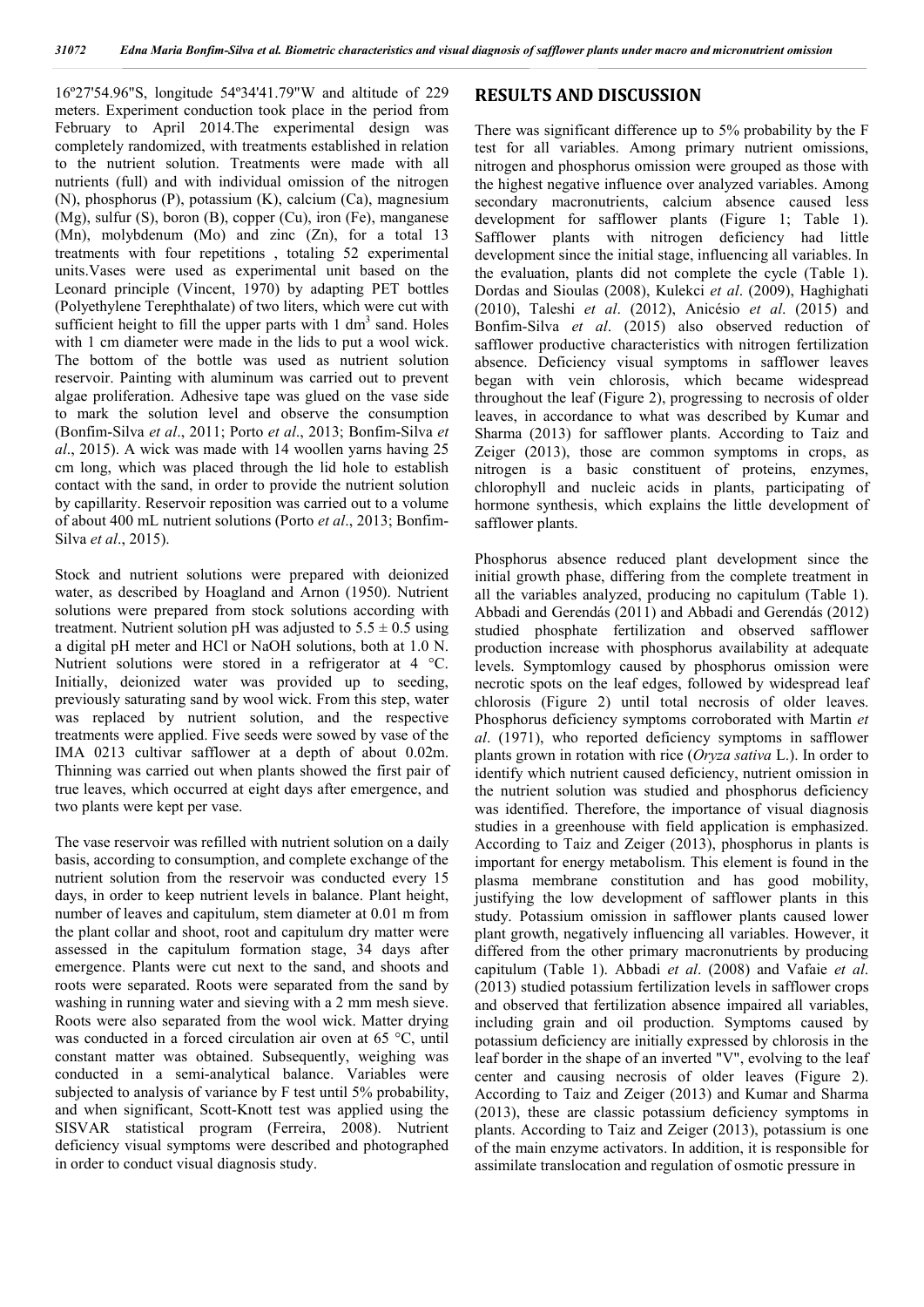

Figure 1. Comparative between safflower plants in relation to complete treatment and macronutrient omission

Table 1. Safflower plant biometric indices in relation to complete treatment and macro and micronutrient omission

| Treatments   | Plant height<br>(cm) | Leaves<br>$(n^{\circ} \text{pot}^{-1})$ | Stem diameter<br>(mm) | Capitulum<br>$(n^{\circ} \text{pot}^{-1})$ | Capitulum dry mass<br>$(g$ pot <sup>-1</sup> ) | Dry mass of shoot<br>$(g$ pot <sup>-1</sup> ) | Dry mass of root<br>$(g$ pot <sup>-1</sup> ) |
|--------------|----------------------|-----------------------------------------|-----------------------|--------------------------------------------|------------------------------------------------|-----------------------------------------------|----------------------------------------------|
| Complete     | 42,3a                | 83,0a                                   | 5,18a                 | 11,0a                                      | 2,1a                                           | 7.9a                                          | 1,63a                                        |
| - N          | 3,2c                 | 3,0 b                                   | 1,49c                 | 0,0d                                       | 0,0d                                           | $0,1$ c                                       | 0,05c                                        |
| $-$ P        | 9.0 <sub>b</sub>     | 5,0 b                                   | 1,59c                 | 0,0d                                       | 0,0d                                           | 0.3c                                          | 0,12c                                        |
| - K          | 26.1 <sub>b</sub>    | 23,5 b                                  | 3,77 b                | 3.2c                                       | 0.4d                                           | 1.9c                                          | 0,39c                                        |
| - Ca         | 11.2 <sub>b</sub>    | 9,5 b                                   | 3,86 <sub>b</sub>     | 0,0d                                       | 0,0d                                           | 1,2c                                          | 0,31c                                        |
| - Mg         | 33,6 b               | 56,7 a                                  | 5,05a                 | 8,5 b                                      | 1,3 b                                          | 6,1 b                                         | 1,20a                                        |
| $-S$         | 29,1 b               | 23.2 <sub>b</sub>                       | 2.43c                 | 2,2c                                       | $0,3$ d                                        | 1,5c                                          | 0,42c                                        |
| - B          | 38,5a                | 68,0 a                                  | 4,29 b                | 5,0c                                       | 0,5d                                           | 5,8 b                                         | 0.76 <sub>b</sub>                            |
| - Cu         | 38.9a                | 76.0a                                   | 5,07a                 | 8,7b                                       | 1,7b                                           | 7.6a                                          | 1,28a                                        |
| $-Fe$        | 40.9a                | 73,5a                                   | 5,40a                 | 11,7a                                      | 2,1a                                           | 9,3a                                          | 1.34a                                        |
| $-Mn$        | 35.7a                | 60.5a                                   | 5,06a                 | 6,5c                                       | 1,0c                                           | 5.9 <sub>b</sub>                              | 0,70 b                                       |
| $-Mo$        | 41,2a                | 79,0a                                   | 5,07a                 | 10,2a                                      | 2,3a                                           | 9,0a                                          | 1,43a                                        |
| $-Zn$        | 39.9a                | 69,5a                                   | 4.76a                 | 8,7b                                       | 1,6 b                                          | 7,3a                                          | 1,28a                                        |
| Sign. $(\%)$ | 0,1                  | 0,1                                     | 0,1                   | 0,1                                        | 0,1                                            | 0,1                                           | 0,1                                          |
| CV(%)        | 13.84                | 29,94                                   | 14.03                 | 34.7                                       | 35.06                                          | 24,56                                         | 33.34                                        |

Means followed by the same letter in the column do not differ by Scott-Knott's test at 5% probability.



**Figure 2. Visual symptoms of safflower plant macronutrient deficiencies in relation to nutrient solution individual omission nt solution individual omission**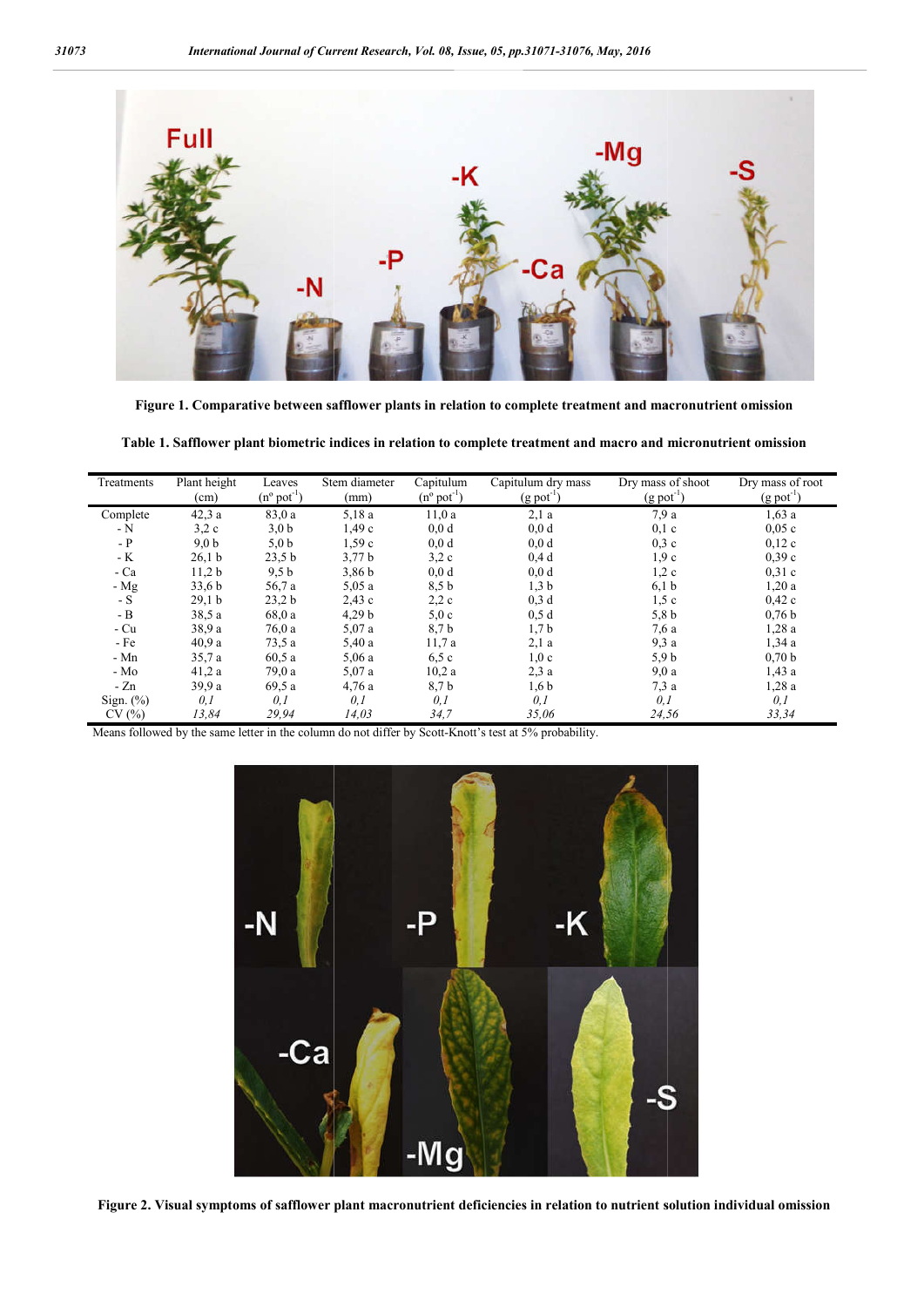

**Figure 3. Comparison of safflower plants in relation to complete treat treatment and micronutrient omission**



**Figure 4. Visual symptoms of safflower plant micronutrient deficiencies in relation to nutrient solution individual omission**

the root system, justifying the reduction of development and production characteristics in safflower plants. Lack of calcium in the nutrient solution negatively influenced all variables in safflower plants. In the last evaluation, plants were dead, not producing capitulum (Table 1). Thus, deficiency symptoms in safflower plants were observed, which were expressed at early stages through leaf chlorosis, with apical meristem abscission afterwards (Figure 2). According to Taiz and Zeiger (2013), calcium has low mobility, justifying apical meristem abscission due to not being mobilized for younger tissues.

In addition, calcium is an important cell wall constituent, such<br>racteristics in safflower plants. Lack of calcium<br>solution negatively influenced all variables in<br>the cycle. Magnesium omission to safflower plants influenc as calcium pectates, resulting in plant death before completing the cycle. Magnesium omission to safflower plants influenced plant height and shoot and capitulum dry matter, differing from the complete treatment. However, magnesium was always grouped as having lower influence than other macronutrients, with similar behavior to the omission of some micronutrients (Table 1). Vafaie *et al*. (2013), while studying safflower magnesium fertilization, observed increases in the studied variables compared to fertilization absence, especially for seed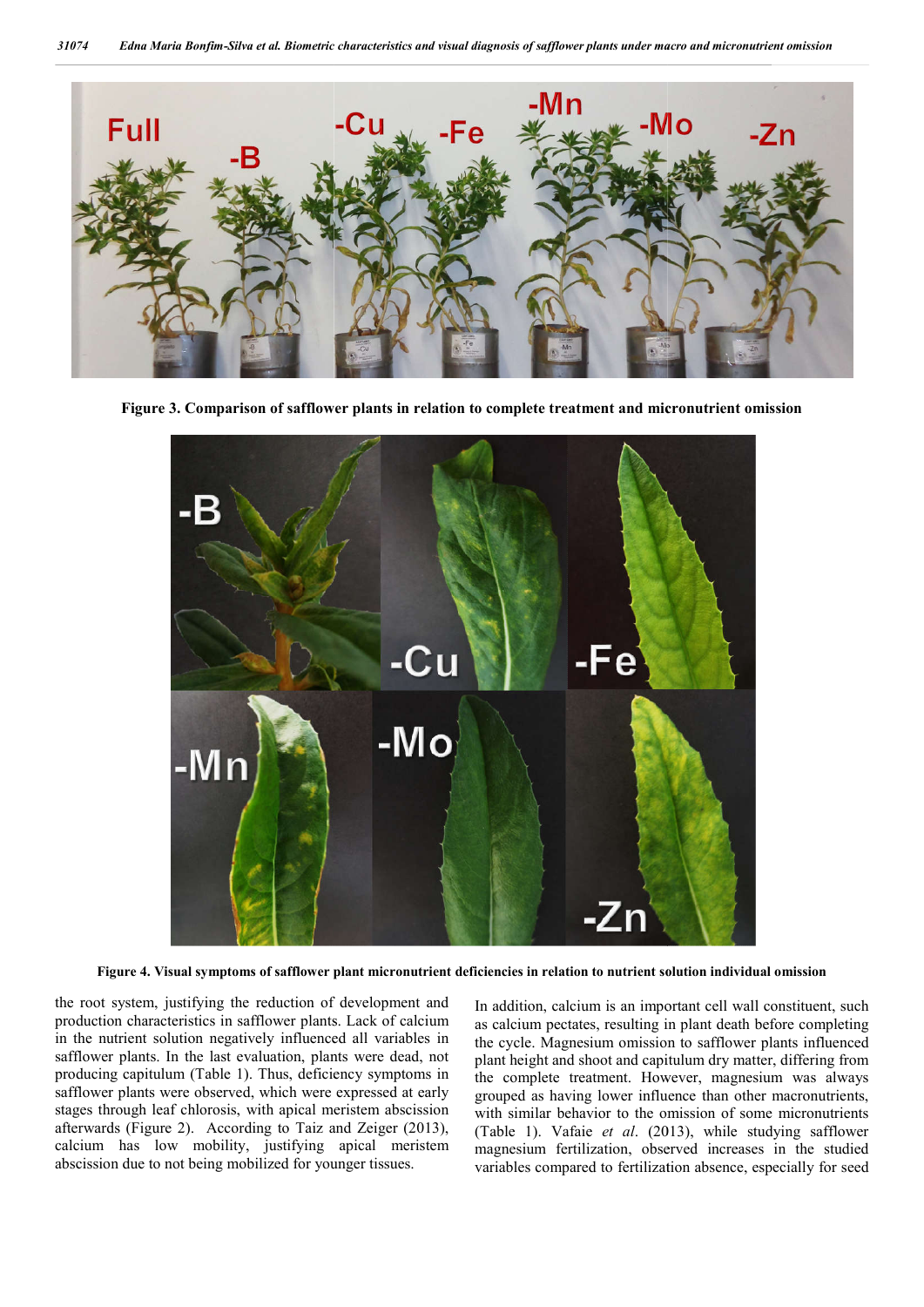production. Magnesium deficiency symptom was chlorosis distributed in spots through the internerval leaf blade since initial stages. Throughout the crop cycle, chlorosis showed generalization tendency throughout the leaf blade, with limbo spots in capitulum young and peripheral leaves (Figure 2). Visual diagnosis is similar to those found in the study by Prado and Leal (2006), who observed magnesium deficiency in sunflower plants (*Helianthus annuus* L.), which expressed leaf yellowing and leaf blade shriveling.

Those are common symptoms for magnesium deficiency, according to Taiz and Zeiger (2013). Sulfur omission impaired all safflower variables (Table 1). Regarding visual diagnosis, plants showed widespread chlorosis since initial stages for all leaves, including capitulum peripheral leaves (Figure 1 and 2). According to Kumar and Sharma (2013), these symptoms are mainly visible in younger safflower plant leaves, as sulfur has low mobility, differentiating from nitrogen deficiency, which is observed in older leaves. Those results were different from those found by Prado and Leal (2006) in sunflower plants (*Helianthus annuus* L.), who did not found visual symptoms and statistical differences for the variables studied in their research, demonstrating that sulfur is more limiting for safflower than for sunflower crops. For micronutrients, lack of boron and manganese were the ones that differed the most from the complete treatment. Copper and zinc omission significantly reduced capitulum production (Table 1; Figure 3). Boron omission in the nutrient solution caused stem diameter and shoot, root and capitulum dry matter reduction. Boron stood out as the most important micronutrient for safflower plant development (Table 1). Heydarian *et al*. (2012) studied boron foliar application in irrigated safflower plants and observed significant increases for most of their variables, including grain yield, compared with boron application absence. Boron deficiency symptoms were observed in the younger leaves of branches, which had necrosis at their tips and smaller and malformed capitulum (Figure 4).

For Taiz and Zeiger (2013), these symptoms may be related to internal tissue disintegration, as it is a nutrient with low plant mobility, having cell elongation and membrane operation functions. Nutrient solution copper omission did not impair safflower plant structural characteristics. However, it significantly reduced capitulum number and dry matter (Table 1). Copper deficiency caused small yellow spots on the leaf blade of young leaves. Pandey and Sharma (1996) observed visible symptoms and reduced chlorophyll concentration in young safflower leaves with copper deficiency, impairing photosynthesis and plant development. Iron absence was not significantly different from the complete treatment in relation to the analyzed variables (Table 1). According to Jacob-Neto and Rossetto (1998), seed micronutrient reserves are enough for plant development in some species. The symptom caused by iron deficiency in safflower plants was slight internerval chlorosis in younger leaves (Figure 4), corroborating with Kumar and Sharma (2013) regarding safflower plants. According to Taiz and Zeiger (2013), iron is a basic chlorophyll constituent. Its deficiency is expressed by chlorosis in young leaves, as it is not readily mobilized from older leaves. Possibly, iron precipitation occurs in these leaves in form of insoluble oxides and phosphates. Manganese omission differed from the complete treatment in shoot, root and capitulum dry matter and number of capitulum (Table 1). Lewis and McFarlane (1986) and Movahhedy-Dehnavy *et al*. (2009), who studied manganese foliar application in safflower crops, observed production increase. Manganese is important for plant development, as, according to Taiz and Zeiger (2013), one of manganese functions is the photosynthetic reaction in which oxygen is obtained from water. Visual deficiency symptoms observed in safflower plants due to manganese omission were chlorotic spots in the leaf blade and light necrosis in the leaf borders (Figure 4). Molybdenum absence did not influence any development or production variable. Thus, it was not a limiting micronutrient for safflower plants (Table 1). Plants subjected to lack of molybdenum showed no deficiency symptoms in this study (Figure 4). According to Jacob-Netto and Rossetto (1998), in some cases, seed micronutrient reserves, especially molybdenum, are enough to the plant to develop and complete its cycle. In this context, future plans originated from seeds produced under molybdenum deficiency conditions could be impaired. Zinc omission for safflower plants significantly reduced capitulum dry matter (Table 1). Movahhedy-Dehnavy *et al*. (2009) observed increased safflower grain yield with zinc foliar fertilization, while Aytac *et al*. (2014) noted increased yield for different safflower genotypes in relation to fertilization at planting. Zinc omission caused widespread chlorosis in older leaves (Figure 4). For Taiz and Zeiger (2013), zinc deficiency symptoms in plants are expressed in older leaves due to low mobility.

#### **Conclusion**

Nitrogen omission, followed by phosphorus omission, caused the highest reductions in safflower development and production. Among secondary macronutrients, calcium omission caused the most significant reductions. In addition, deficiency of these three nutrients (nitrogen, phosphorus and calcium) did not allow for plants to complete their life cycle. Among micronutrients, boron omission, followed by manganese omission, caused the most significant development and production effects on safflower plants. In general, deficiency symptoms were observed in all nutrient absences during visual diagnosis, except for molybdenum omission. Macronutrient omission caused the most severe symptoms compared to micronutrients.

#### **REFERENCES**

- Abbadi, J. and Gerendás, J. 2012. Phosphorus Use Efficiency of Safflower (*Carthamus tinctorius* L.) and Sunflower (*Helianthus annuus* L.) Studied in Nutrient Solution. *Journal of Agricultural Science and Technology,* 2, 1260- 1280. DOI:10.1080/01904167.2014.983115.
- Abbadi, J. and Gerendás, J. 2011. Effects of phosphorus supply on growth, yield, and yield components of safflower and sunflower. *Journal of Plant Nutrition*, 34, 1769-1787. DOI:10.1080/01904167.2011.600405.
- Abbadi, J., Gerendas, J. and Sattelmacher, B. 2008. Effects of potassium supply on growth and yield of safflower as compared to sunflower. *Journal of Plant Nutrition and Soil Science,* 171, 272-280. DOI: 10.1002/jpln.200700193.